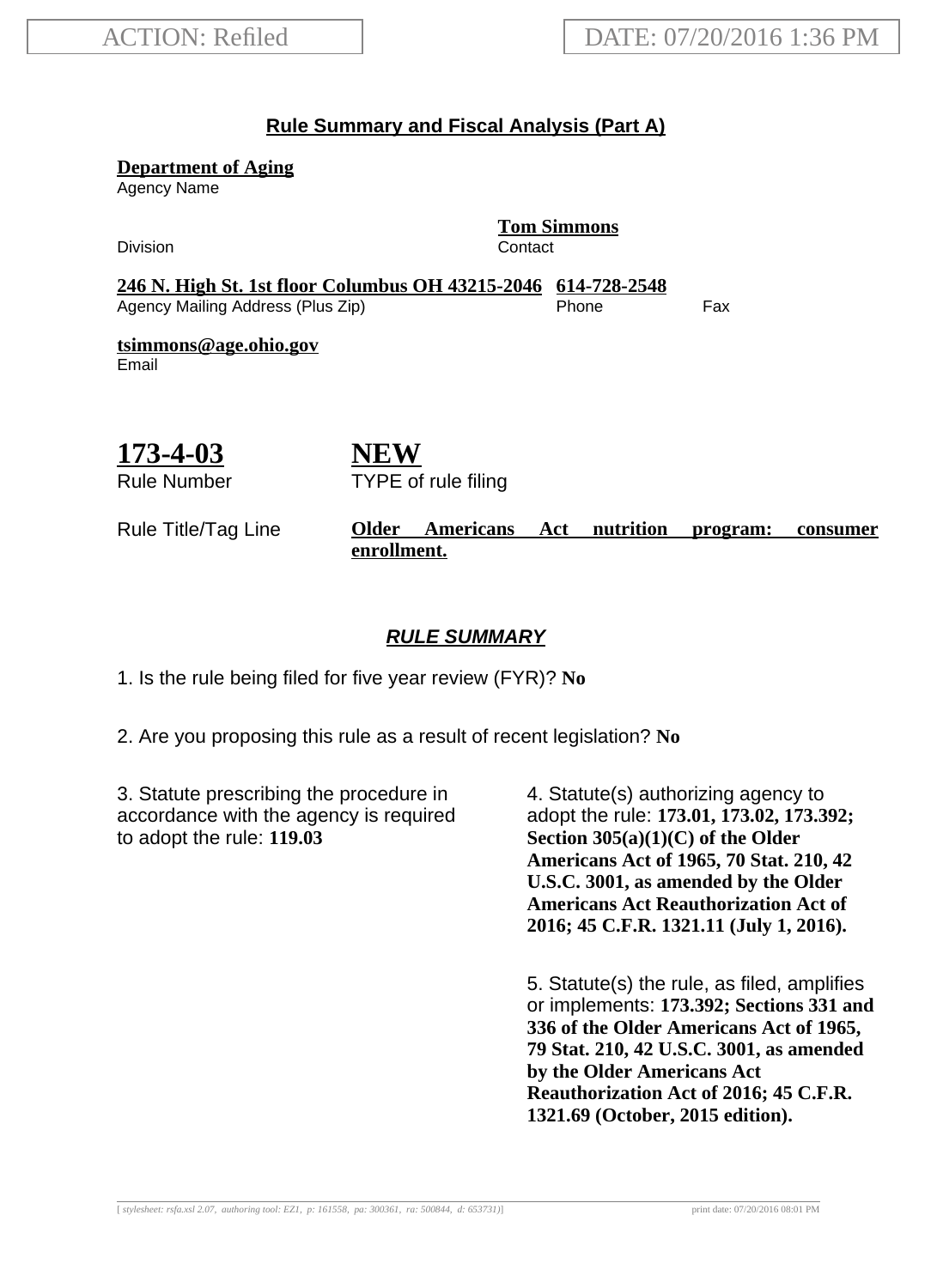6. State the reason(s) for proposing (i.e., why are you filing,) this rule:

Adopting this rule is part of a larger nutrition rule project. For more information, please review the business impact analysis (BIA).

7. If the rule is an AMENDMENT, then summarize the changes and the content of the proposed rule; If the rule type is RESCISSION, NEW or NO CHANGE, then summarize the content of the rule:

This rule establishes the enrollment process for the Older Americans Act Nutrition Program.

8. If the rule incorporates a text or other material by reference and the agency claims the incorporation by reference is exempt from compliance with sections 121.71 to 121.74 of the Revised Code because the text or other material is **generally available** to persons who reasonably can be expected to be affected by the rule, provide an explanation of how the text or other material is generally available to those persons:

*This response left blank because filer specified online that the rule does not incorporate a text or other material by reference.*

9. If the rule incorporates a text or other material by reference, and it was **infeasible** for the agency to file the text or other material electronically, provide an explanation of why filing the text or other material electronically was infeasible:

*This response left blank because filer specified online that the rule does not incorporate a text or other material by reference.*

10. If the rule is being **rescinded** and incorporates a text or other material by reference, and it was **infeasible** for the agency to file the text or other material, provide an explanation of why filing the text or other material was infeasible:

*Not Applicable.*

11. If **revising** or **refiling** this rule, identify changes made from the previously filed version of this rule; if none, please state so. If applicable, indicate each specific paragraph of the rule that has been modified:

On May 2, 2016, ODA made a revised filing of this rule to (1) update references to the Act in the "statutory authority" and "rule amplifies" sections after the rule text and (2) upload a revised public hearing notice for a public hearing on the same date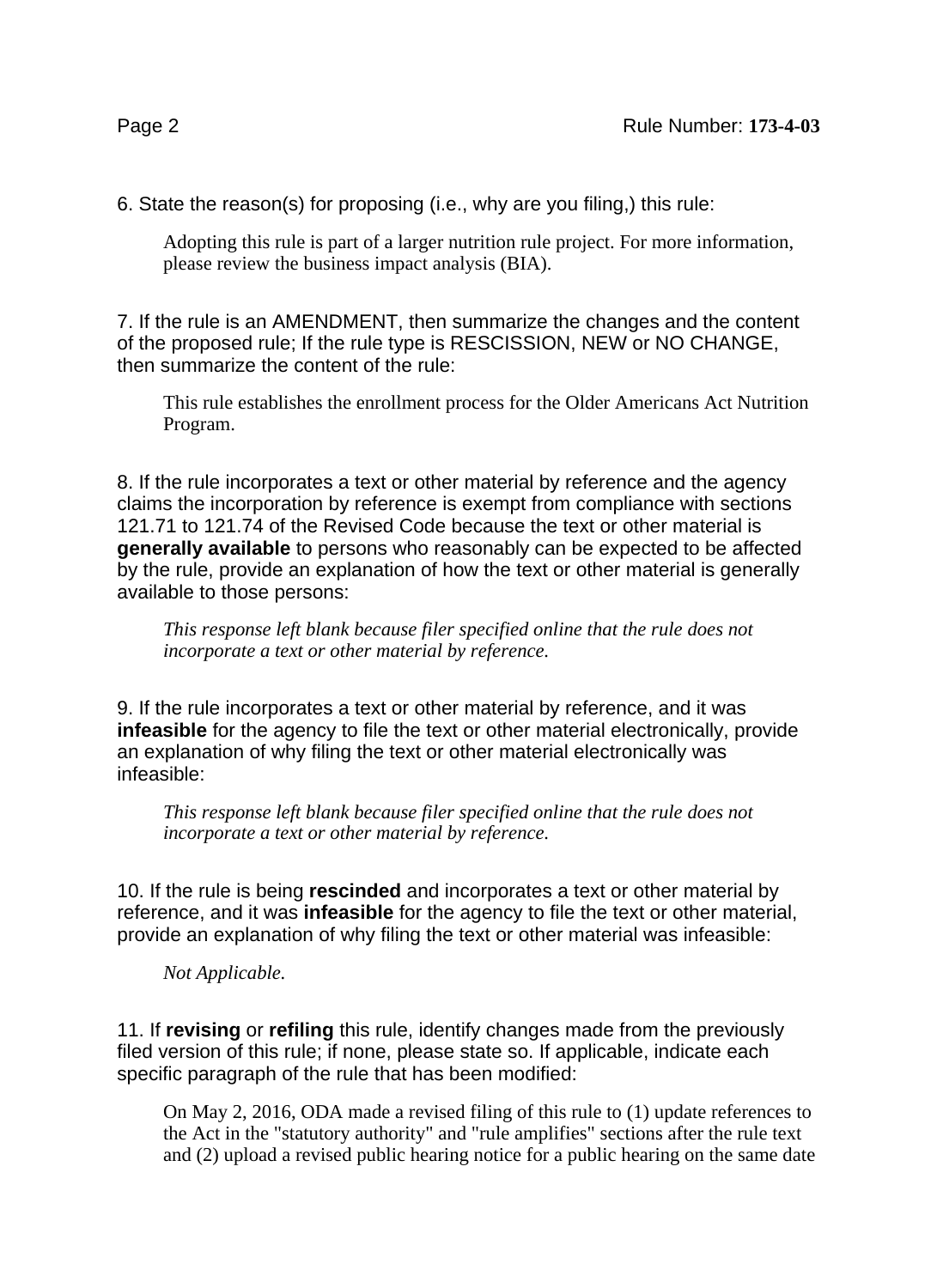and time and in the same location.

On May 3, 2016, ODA made a revised filing of this rule to replace the comma after "173.392" in the "statutory authority" section with a semicolon, to replace the comma after "173.392" in the "rule amplifies" section with a semicolon, and to replace ".," in the "rule amplifies" section with a semicolon. Also on May 3, 2016, ODA made a subsequent revised filing because ERF did not show that the CSIO documents were uploaded in the previous filing.

On July 20, 2016, ODA refiled the rule. In doing so, ODA proposed the following amendments in response to testimony provided at ODA's May 25, 2016 public hearing:

\* In paragraphs (B)(1), (B)(2), (B)(3), (B)(3)(a), and (B)(3)(e), ODA proposed replacing occurrences of "assess" with "verify." "Assess" is a loaded word that implied a more-comprehensive evaluation. ODA only intends for providers to verify that consumers' meals meet the requirements in OAC173-4-02 before a provider enrolls the consumer.

\* ODA proposed revising the rule to clarify that when consumers are discharged before the provider has an opportunity to verify eligibility, the provider may temporarily deem the discharge order to be sufficient verification under limited conditions. For example, a registered nurse conducts all verifications on weekdays during normal business hours. Meanwhile, an area hospital often discharges its patients on Friday evenings (i.e., after the provider's nurse is able to verify if Older Americans Act funds may pay for home-delivered meals). If the hospital discharge papers indicate that the consumer requires home-delivered meals after discharge and that the consumer meals would meet the requirements for payment, then Older Americans Act funds may pay for the consumer's meals provisionally (i.e., until Monday when the provider's registered nurse can conduct the customary eligibility verification.

After "Statutory Authority," ODA also proposed changing the date of the reference to 45 C.F.R. 1321.11 to July 1, 2016 to reflect the latest version of the federal rule. (Cf. Administration for Community Living. Final Rules. Federal Register. Vol. 81. No. 107. Friday, June 3, 2016. Pp. 35644-35648.) This would have no effect on the rule's content.

12. Five Year Review (FYR) Date:

(If the rule is not exempt and you answered NO to question No. 1, provide the scheduled review date. If you answered YES to No. 1, the review date for this rule is the filing date.)

NOTE: If the rule is not exempt at the time of final filing, two dates are required: the current review date plus a date not to exceed 5 years from the effective date for Amended rules or a date not to exceed 5 years from the review date for No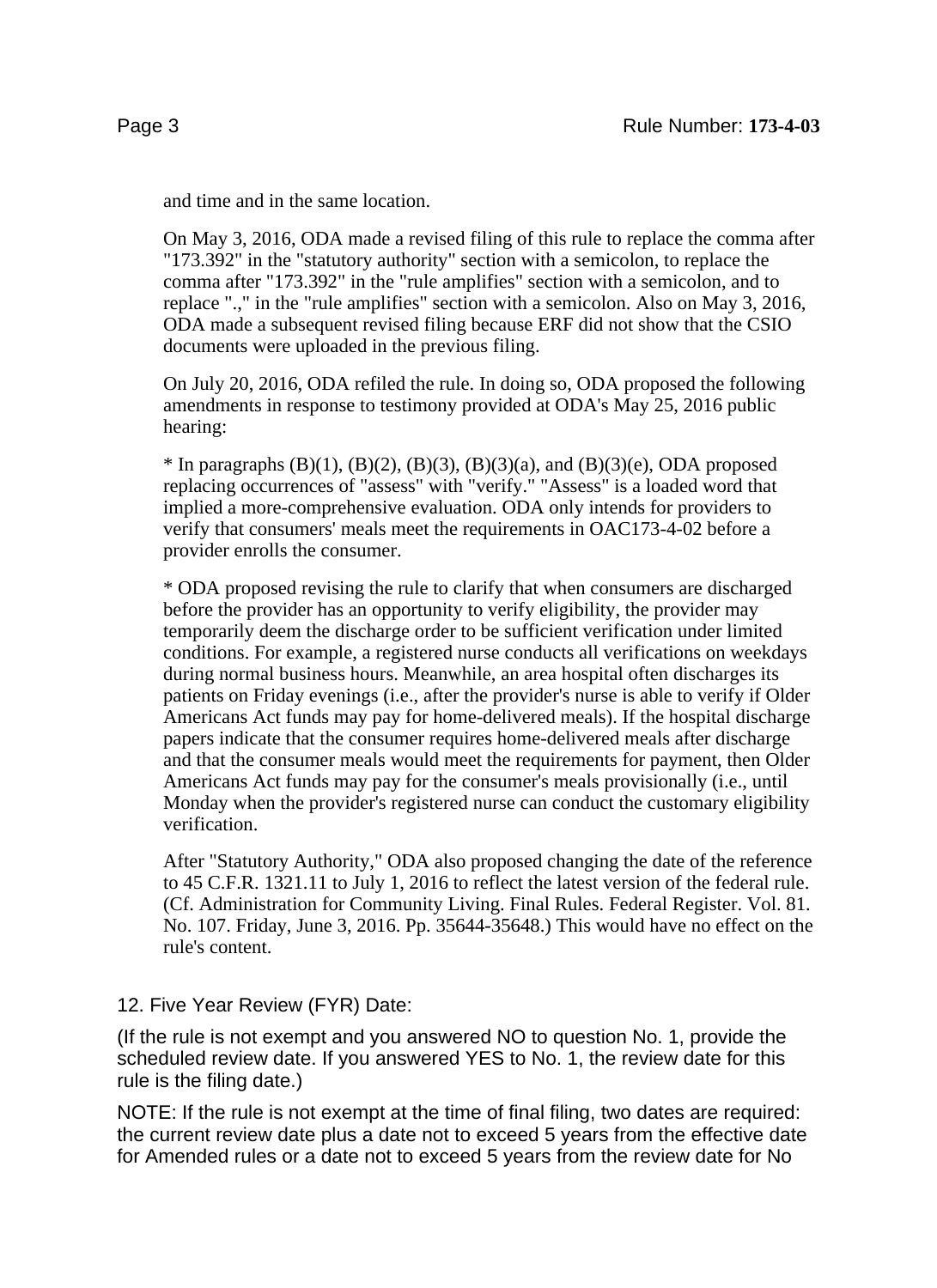Change rules.

## **FISCAL ANALYSIS**

13. Estimate the total amount by which this proposed rule would **increase / decrease** either **revenues / expenditures** for the agency during the current biennium (in dollars): Explain the net impact of the proposed changes to the budget of your agency/department.

This will have no impact on revenues or expenditures.

\$0.00

Adopting the proposed new rule to replace the rule ODA is simultaneously proposing to rescind would not impact the biennial budget the Ohio General Assembly established for ODA.

14. Identify the appropriation (by line item etc.) that authorizes each expenditure necessitated by the proposed rule:

GRF-490-411 Senior Community Services.

3220-490-618 Federal Aging Grants.

3M40-490-612 Federal Independence Services.

15. Provide a summary of the estimated cost of compliance with the rule to all directly affected persons. When appropriate, please include the source for your information/estimated costs, e.g. industry, CFR, internal/agency:

There is no cost of compliance directly associated with ODA's proposed adoption of this new rule to replace the current rule that ODA is simultaneously proposing to rescind. For information, please review the BIA and its appendices.

Additionally, ODA's proposed amendments on July 14, 2016 would not increase the cost of compliance. For further information, please review the memorandum of response to CSIO and the hearing summary report.

16. Does this rule have a fiscal effect on school districts, counties, townships, or municipal corporations? **No**

17. Does this rule deal with environmental protection or contain a component dealing with environmental protection as defined in R. C. 121.39? **No**